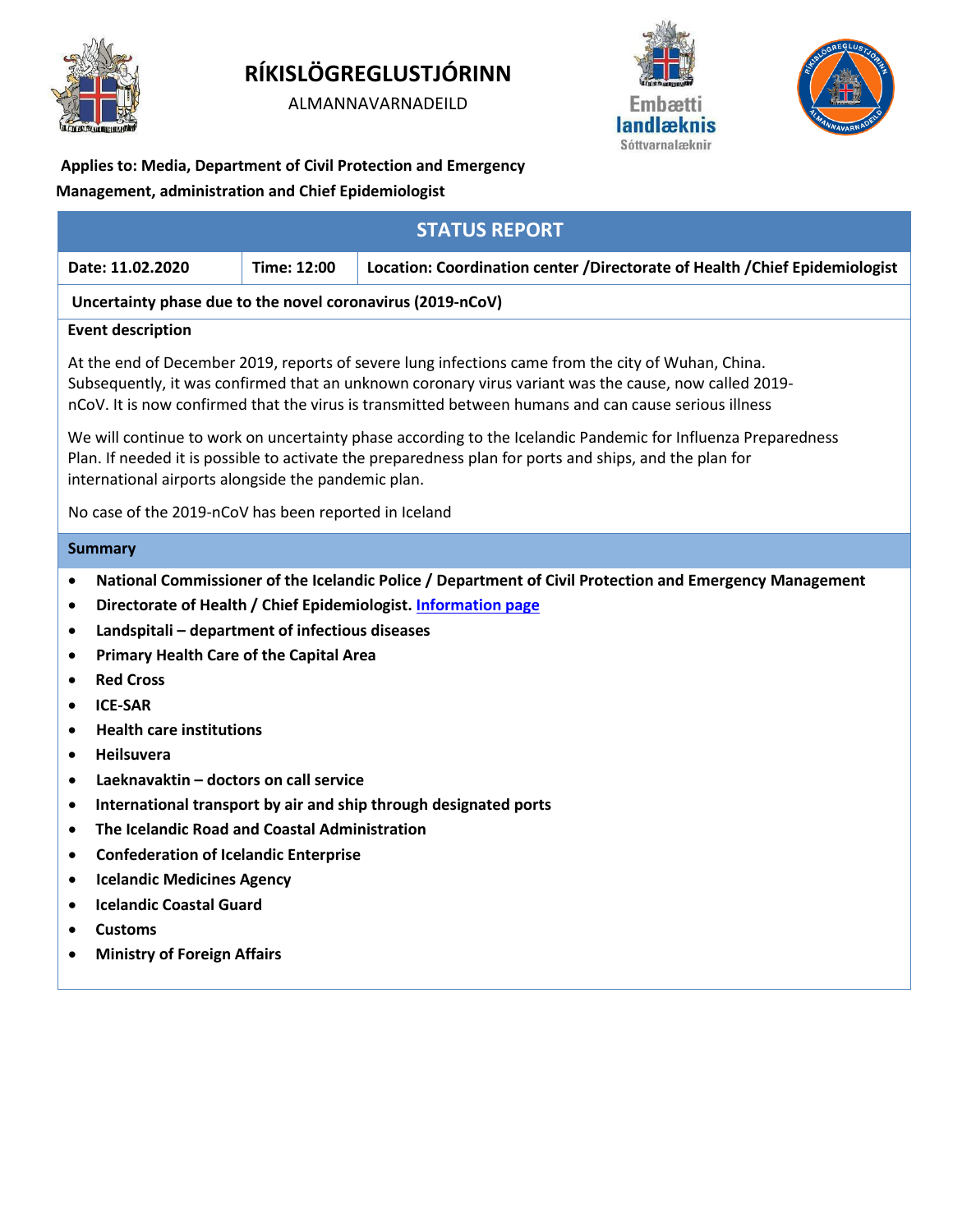# **Status**

### **Coronavirus – spread abroad**

Today, on 10<sup>th</sup> of February 2020 cases of the 2019-nCoV has been confirmed in 43,118 individuals and about 1,080 are deceased (2.3%). Two deaths outside of China have been reported, in Hong Kong and the Philippines. According to [John Hopkins](https://gisanddata.maps.arcgis.com/apps/opsdashboard/index.html#/bda7594740fd40299423467b48e9ecf6) 4,284 individuals have recovered from the illness. [See worldwide situation update on ECDC´s website.](https://www.ecdc.europa.eu/en/geographical-distribution-2019-ncov-cases)

The cases reported are from China (42,654), Hong Kong (42), Macao (10), Singapore (45), Thailand (32), South-Korea (28), Japan (26), Taiwan (18), Malaysia (18), Vietnam (15), United Arab Emirates (8), India (3), Philippines (3), Cambodia (1), Nepal (1), Sri Lanka(1), Australia (15), USA (13), Canada (7), Germany (14), France (11), UK (8), Italy (3), Russia (2), Spain (2), Belgium (1), Finland (1) and Sweden (1). Cruise ship in Japan (135).

The vast majority of cases originate in China.

A total of 37 individuals have been diagnosed in Europe, whereof 12 have been infected within Germany, 6 in France and 1 in the UK.

### **Iceland**

- The status is unchanged. No case has been reported in Iceland.
- Today, samples from 18 individuals have been analyzed with regards to the 2019-nCoV, all of them turned out to be negative.
- During a meeting this morning the status in Europe was discussed. Infections outside of China and within Europe are still few, but a total of 41 cases have been confirmed in Europe, all mild infections. In Europe extensive measures to curb the spread of the disease from infected individuals travelling from China to Europe have been successful.
- According to the risk assessment of European Centre for Disease Control (ECDC) the 2019-nCoV is not expected to be a major public health problem for nations that take action, such as using quarantine and isolation to prevent transmission, but can cause health problems for infected individuals. See ECDC´s [risk](https://www.ecdc.europa.eu/en/current-risk-assessment-novel-coronavirus-situation)  [assessment.](https://www.ecdc.europa.eu/en/current-risk-assessment-novel-coronavirus-situation)
- The Ministry of Foreign Affairs´ civil service is in daily consultation with the Nordic civil services.
- We will continue working at uncertainty phase, according to the Icelandic Pandemic for Influenza Preparedness Plan.
- Next coordination meeting will be held on Thursday,  $13<sup>th</sup>$  of February.

# **Department of Civil Protection and Emergency Management**

Coordinates responses in collaboration with the Directorate of Health / the Chief Epidemiologist. The emergency response is unchanged: we continue working at uncertainty phase, according to the Icelandic Pandemic for Influenza Preparedness Plan.

**The Directorate of Health/ The Chief Epidemiologist**

Coordination of actions and guidelines for the public, healthcare professionals, tourism and businesses. Instructions are updated when necessary. Information are updated and new guidelines revisited when needed. See<https://www.landlaeknir.is/koronaveira/english/>

# **Landspitali – The National University Hospital of Iceland**

Attends daily coordination meetings

# **Primary Health Care of the Capital Area**

Regional and district epidemiologist of the capital area attends daily consultation meetings.

# **International airports, Keflavik, Akureyri, Egilsstadir and Reykjavik and designated ports**

Information is disseminated daily by ISAVIA to airport employees. The Coast Guard sends information to foreign arriving ships. The Customs and the Coast Guard review the crew and passenger lists, which contains health information. Text messages to all arriving passengers at Keflavik airport and passengers arriving with M/S Norröna to Seydisfjordur .